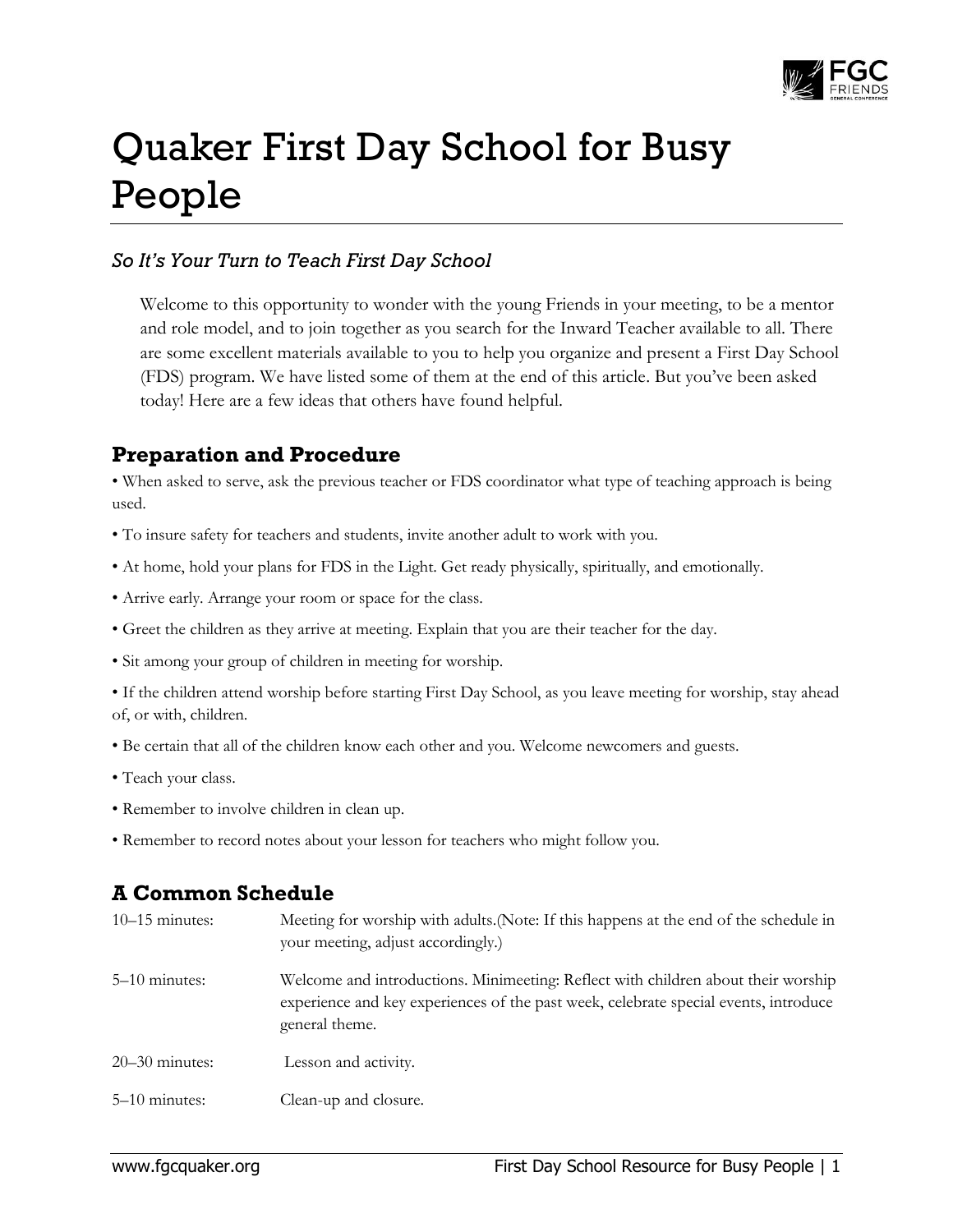

## **Samples of two teaching approaches**

#### *Traditional*

#### *Opening, presentation, discussion, activity, closing, follow-up*

• Begin with a concept and an objective (What do you want to teach/experience/discover with the children?)

• What media do you wish to use? (a song? a picture? a story from the Bible, a storybook, the news media, or from Quaker history?)

• How do you plan to present it? (Have student read it, read or tell it yourself, tape it for the students to hear, etc.)

• Help students to understand the concept through discussion, a puzzle, an art project, an activity to do during the week, writing their own song or story, writing a paraphrase, a sharing of personal experience in the area, a game to be played, a dramatization, and/or making a poster of the concept. As you explore the story, song, or picture with the children, use open ended questions. Having activity centers around the room allows you to incorporate a variety of learning styles.

• Remember to close with an activity, prayer, or song that ties everything together.

• How might the learning be shared? (For example, children may create a poster or picture to hang in the meetinghouse; interview adults on the topic; or sing a song, offer a puppet show, or prepare a query for the meeting or another group.)

#### *Experiential*

#### *Story and response method*

• Begin by establishing the learning space as a place of worship.

• Have children enter the learning space quietly.

• Share a story. Using tangible objects, such as sand for a desert or simple figures for characters or animals, can bring the story alive.

• Do not share your understanding of the story. Tell the story in a way that encourages the children to wonder. Use religious language to give the children a vocabulary for talking about faith matters.

• Use "I wonder" statements to invite the children to "wonder" with you as together you reflect on the story. Leave silence between wonderings. Keep in mind that the purpose of wonder questions is not to test children on what they remember, but to draw on their experience and inner knowing. Encourage them, through your modeling, to use stories to discover and name God's presence.

• Provide an opportunity for each child to respond further using art materials or the objects used to tell the story. Encourage the children to let whatever God is doing in their hearts be expressed through working with the materials.

• Begin the closing by having a quiet community time together around a snack or informal sharing. As children leave circle, thank each child for coming and acknowledge his or her work.

• Note that with this lesson format, activities for 'minimeeting' and 'follow-up' need to occur outside the actual lesson time and, if possible, not in the same space.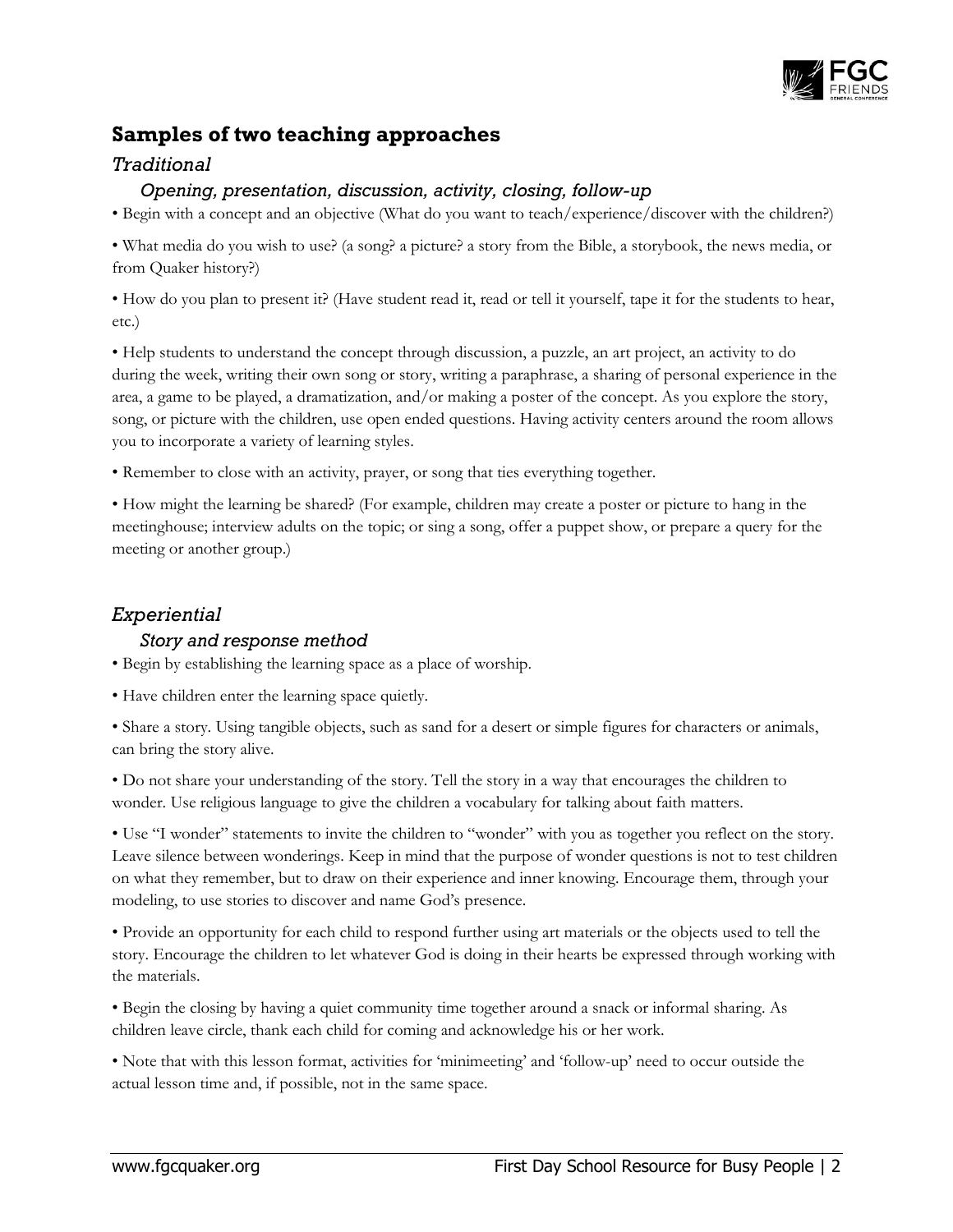

# **Strategies for minimizing behavioral challenges**

• Be willing to ask for the group's cooperation.

• Tell the children positively and politely what you expect. Acknowledge positive behavior; let go of any felt need to draw attention to negative behavior.

- Avoid using questions that challenge someone to say 'no.'
- Use "I" statements. Let the children know how you feel.

• Have the attention of the group before you start. (For example, you may say, "Clap once if you hear me. Clap twice if you hear me.")

- Give children the freedom to choose from acceptable behavioral choices.
- Encourage growth in community through your own choices.

## **The Unchangeable Givens in FDS**

- The only thing to count on is inconsistency. Different children appear every First Day.
- There may be a wide range of ages.
- The First Day School materials you need may not be on hand.
- What works one time may not work the next, so be ready to switch gears.
- By being open to the Spirit, you experience God's presence along with the children.

Working with children in First Day School can be a wonderful opportunity to experience God's presence in new and intriguing ways. By being open to the Spirit, you can find the "teachable moment" when both you and the children explore the workings of the Divine in your lives and in the lives of Quakers long ago. Relax and have fun!

## **Recommended Resources**

Snyder, Mary, *Opening Doors to Quaker Religious Education*, Quaker Press of FGC, 1999.

Religious Education Committee of FGC, *Opening Doors to Quaker Worship*, Quaker Press of FGC, 1994.

Snyder, Mary, *Quakers I & II, An experiential curriculum for people ages four through adult*, Quaker Cottage Industries, 2002.

Berryman, Jerome,*Teaching Godly Play,The Sunday Morning Handbook*,Abingdon Press, 1995.

Melton,Thornburg, *Safe Sanctuaries: Reducing the Risk of Child Abuse in the Church*, Discipleship Resources, 2003.

FGC Religious Education website at **www.fgcquaker.org**

To find lots of great material to use in First Day School, check out the QuakerBooks of FGC catalog. See the section on "FirstDay School for Young People."